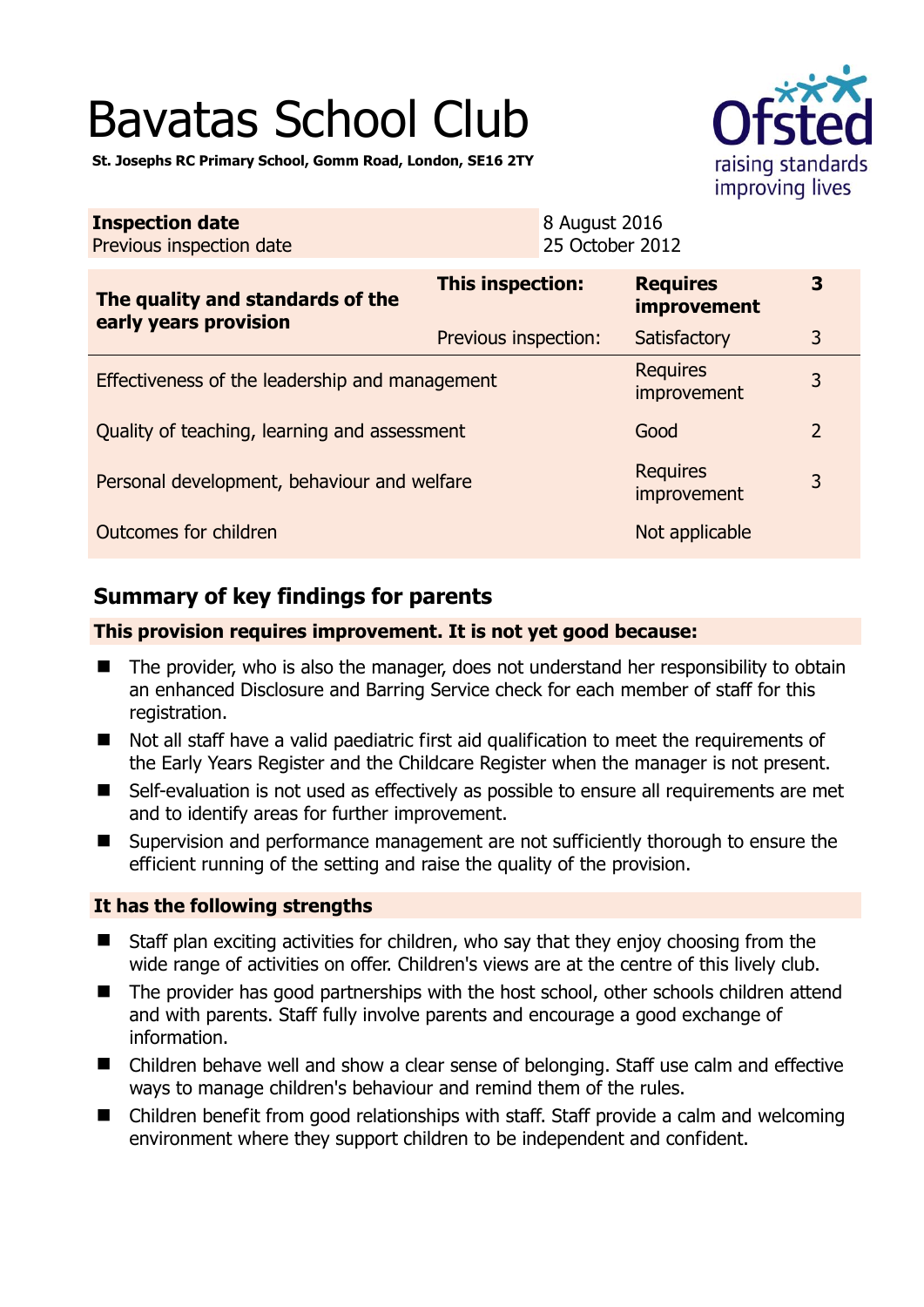# **What the setting needs to do to improve further**

## **To meet the requirements of the early years foundation stage and the Childcare Register the provider must:**

|                                                                                                                                                                                                                                                                                    | <b>Due Date</b> |
|------------------------------------------------------------------------------------------------------------------------------------------------------------------------------------------------------------------------------------------------------------------------------------|-----------------|
| improve understanding of the requirement and your responsibility<br>to obtain an enhanced Disclosure and Barring Service check for all<br>adults working directly with children, including for those who hold<br>an existing suitability check from previous or current employment | 30/09/2016      |
| ensure that there is at least one person who holds a current<br>paediatric first aid qualification available at all times when children                                                                                                                                            | 30/09/2016      |

#### **To further improve the quality of the early years provision the provider should:**

- $\blacksquare$  strengthen the effectiveness of the self-evaluation process to identify breaches in requirements and areas for further development in the provision
- T raise the quality of supervision and performance management processes to improve the organisation of the setting and support a culture of continuous improvement.

#### **Inspection activities**

are present.

- The inspector observed activities in the indoor and outdoor areas.
- The inspector held meetings with the provider and spoke to staff and children at appropriate times during the inspection.
- The inspector looked at a selection of children's records, policies and procedures, and a range of other documents.
- The inspector checked evidence of staff's suitability and qualifications.
- The inspector spoke to parents during the inspection and took account of their views.

**Inspector**  Phyllis Cooper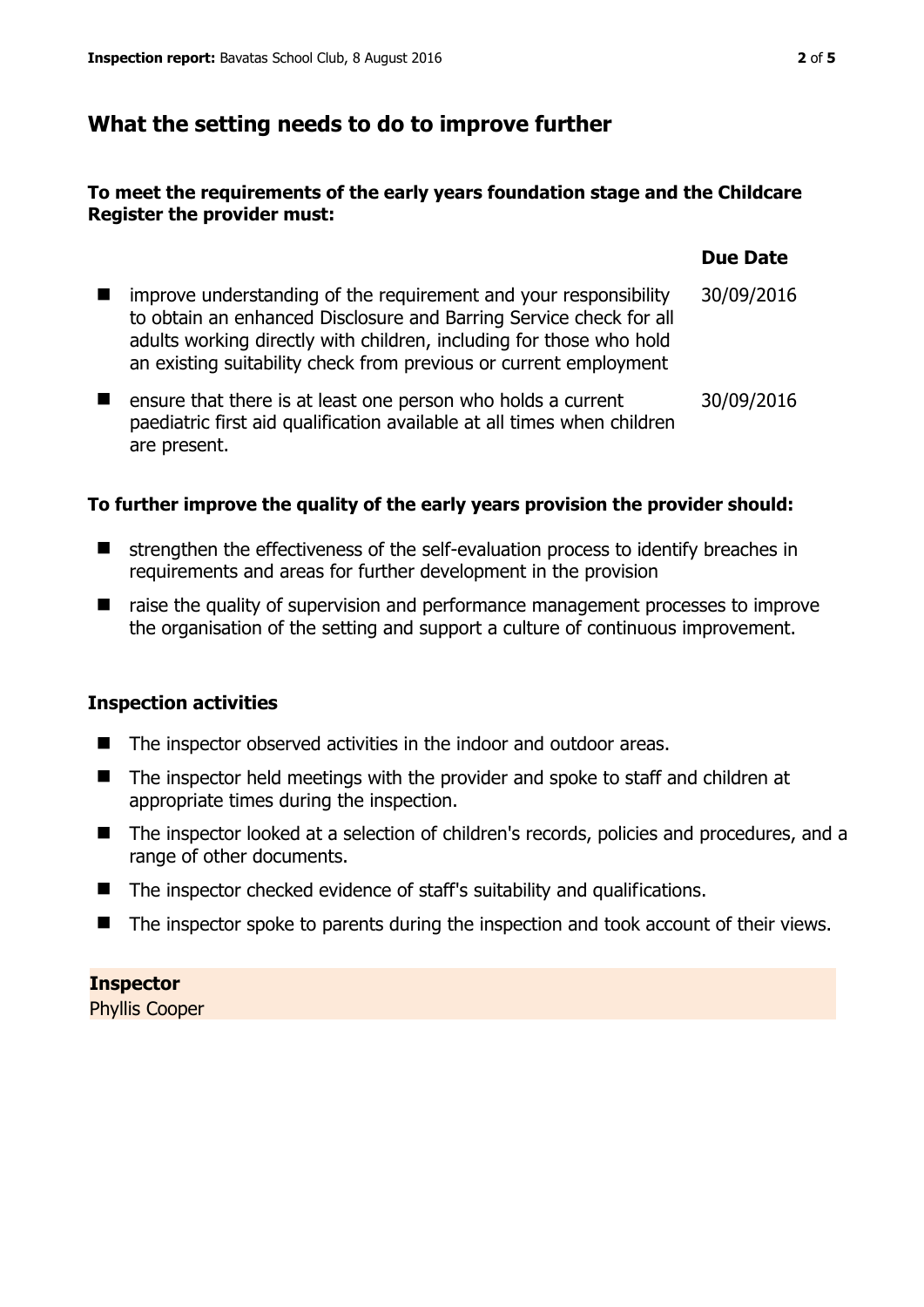# **Inspection findings**

## **Effectiveness of the leadership and management requires improvement**

Safeguarding is effective. Staff have a secure understanding of the procedures to follow in the event of a concern about a child's welfare. Staff have current Disclosure and Barring Service checks from their work in the school to help keep children safe. However, the provider has not carried out new checks as required, with respect to her setting. Partnerships with parents are strong. Staff value their feedback and actively seek their views. Effective communication with the schools children attend helps staff to have a full picture of each child's individual needs. Staff maintain a safe environment. For example, they regularly risk assess all areas to ensure children can explore in safety. The provider takes some steps towards improving staff's knowledge and the quality of the provision. However, supervision and performance management processes are not organised effectively to ensure continuous improvement.

## **Quality of teaching, learning and assessment is good**

Staff plan a variety of activities and experiences to support children to enjoy their time at the holiday club and when attending after school. Children are active and enthusiastic to take part. For example, while children enjoy making biscuits, staff support children to use their problem-solving skills to weigh out the ingredients and count how many spoonfuls they need. Children share and take turns with materials and resources. They show an understanding of each other, as children of different ages work together. Children enjoy taking part in a range of physical activities indoors and outdoors. For example, they play with hoops and enjoy playing football. Staff support children's language and communication skills well, such as through conversations, asking questions and in reading sessions. Staff make good use of the information gathered from parents and the schools children attend to help plan complementary activities.

## **Personal development, behaviour and welfare require improvement**

Children enjoy accessing a range of resources and making choices in their play. Staff support children's understanding of healthy eating, and children eat healthy and nutritious snacks after school. Mealtimes are relaxed and sociable. For example, children enjoy talking about what they have been doing at home. The manager holds a valid paediatric first aid qualification, but has not ensured that sufficient staff have the same qualification to meet requirements when she is not at the setting. However, the impact on children's well-being is reduced as staff have undertaken suitable first aid training for older children through the school. Children are familiar with the club's routines and follow good hygiene practices. Staff support children to respect other cultures and beliefs. For example, children take part in discussions and learn about different festivals.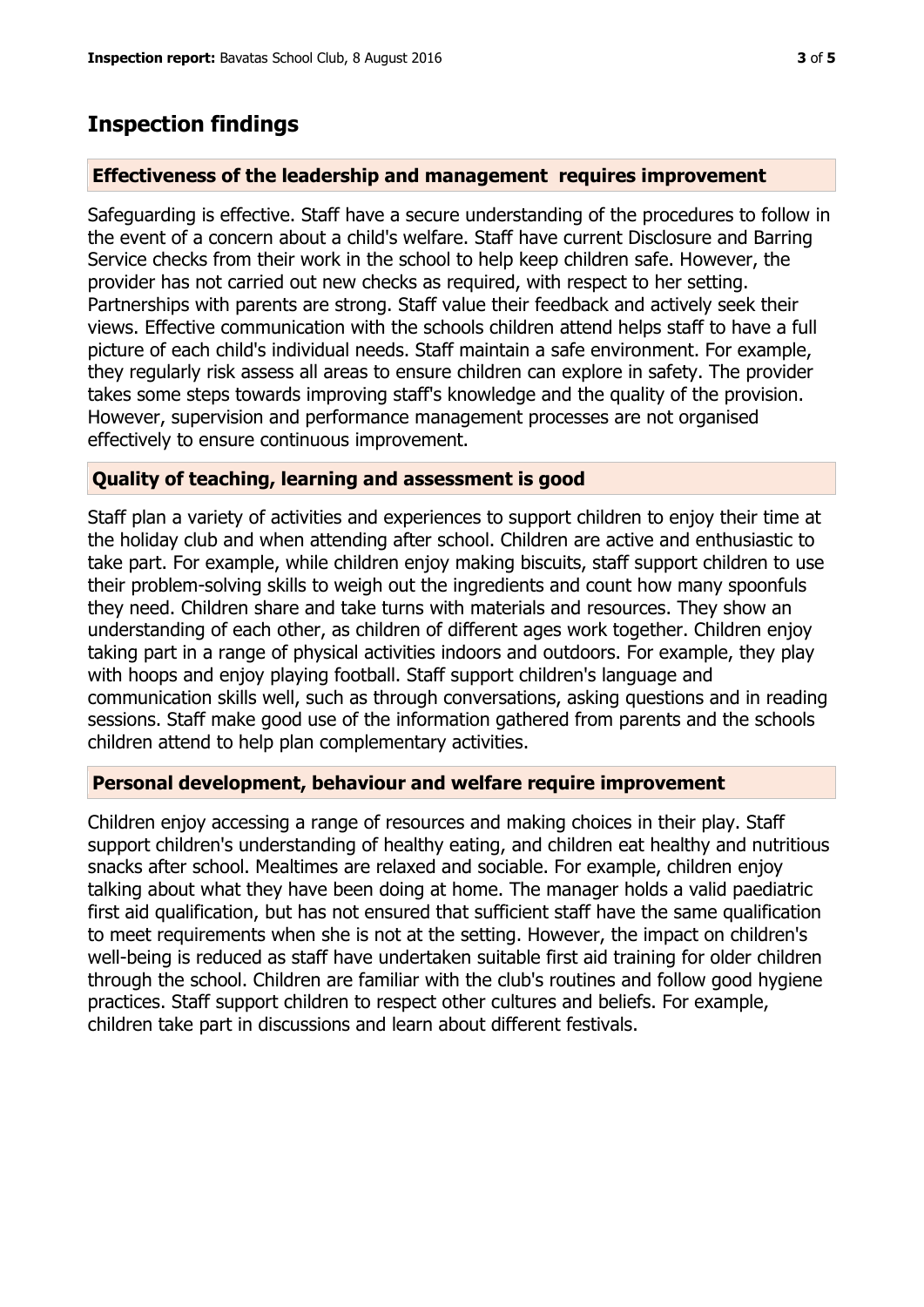# **Setting details**

| Unique reference number                             | EY386313                                                                             |
|-----------------------------------------------------|--------------------------------------------------------------------------------------|
| <b>Local authority</b>                              | <b>Southwark</b>                                                                     |
| <b>Inspection number</b>                            | 1054416                                                                              |
| <b>Type of provision</b>                            | Out of school provision                                                              |
| Day care type                                       | Childcare - Non-Domestic                                                             |
| <b>Registers</b>                                    | Early Years Register, Compulsory Childcare<br>Register, Voluntary Childcare Register |
| Age range of children                               | $4 - 8$                                                                              |
| <b>Total number of places</b>                       | 24                                                                                   |
| Number of children on roll                          | 18                                                                                   |
| Name of registered person                           | <b>Bosede Efole</b>                                                                  |
| <b>Registered person unique</b><br>reference number | RP515291                                                                             |
| Date of previous inspection                         | 25 October 2012                                                                      |
| <b>Telephone number</b>                             | 07930482376                                                                          |

Bavatas Breakfast & Out of School Club registered in 2009. It is located in Bermondsey, in the London Borough of Southwark. It operates Monday to Friday from 7.45am to 9am and from 3.15pm to 6pm during term time only. The holiday club opens Monday to Friday from 8am to 6pm for occasional weeks during the school holidays. There are three staff members, one of whom holds a relevant qualification at level 3.

This inspection was carried out by Ofsted under sections 49 and 50 of the Childcare Act 2006 on the quality and standards of provision that is registered on the Early Years Register. The registered person must ensure that this provision complies with the statutory framework for children's learning, development and care, known as the early years foundation stage.

Any complaints about the inspection or the report should be made following the procedures set out in the guidance 'Complaints procedure: raising concerns and making complaints about Ofsted', which is available from Ofsted's website: www.gov.uk/government/organisations/ofsted. If you would like Ofsted to send you a copy of the guidance, please telephone 0300 123 4234, or email enquiries@ofsted.gov.uk.